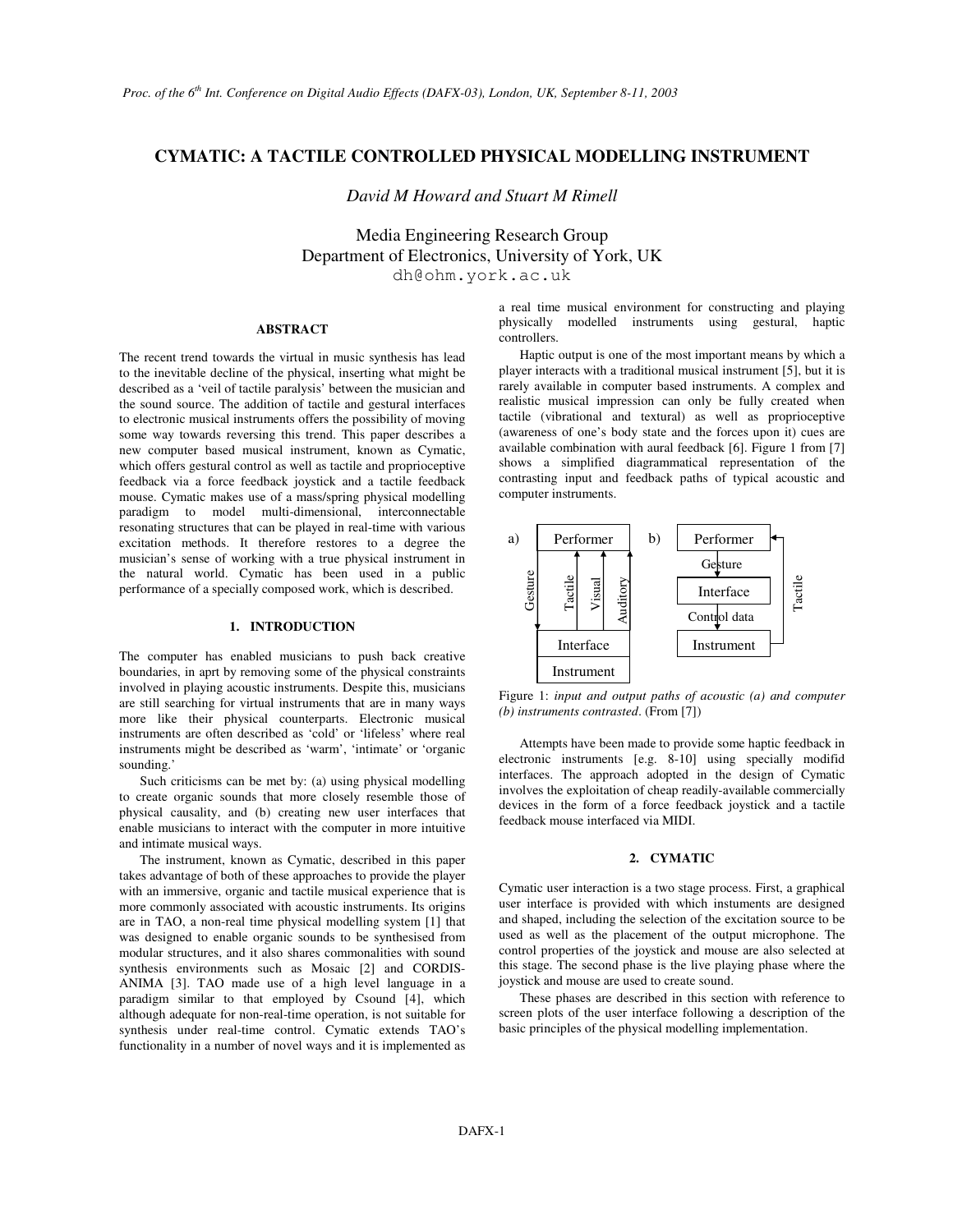Cymatic is currently implemented on a PC machine, and at a sampling frequency of 44.1kHz, it is capable of running up to 120 cells in real-time on a Pentium II 550Mhz PC; and up to 500 cells in real-time on a 2Ghz Pentium IV processor.

### **2.1. Physical modelling organisation**

Cymatic is a mass-spring interaction physical model written in C++, where point masses are arranged in a regularly spaced, n-dimensional lattice. Each mass is connected to its immediate neighbours by springs and it is constrained to move within a single degree of freedom in the direction of the *z*-axis. Each mass cell is represented by a C++ object containing the following parameters which specify its state at a particular instant in time:

- mass
- tension
- damping
- position
- velocity
- location of its Neighbours.

The mass, position and velocity parameters describe the internal characteristics of individual cells, while tension, damping and location of neighbours describe the links with the external environment around the cell. A Cymatic instrument is stored as an array of cells, and each cell maintains a doubly linked list of springs as pointers to adjacent cells. Whenever two cells point at each other, the presence of a spring of user defined tension is implied. The use of linked lists to maintain springs allows for the dynamic allocation of new springs, thus permitting individual cells to be connected to any other cell in the system. Irregular and complex instruments can thus be constructed. Each cell maintains its own independent mass, tension and damping characteristics. At least one cell must have infinite damping characteristics (locked at  $z=0$ ), in order to anchor the instrument itself, thereby preventing the whole instrument structure itself from drifting.

#### **2.2. Physical modelling implementation**

Physical modelling synthesis in Cymatic is carried out by calculating the mechanical interaction between the masses that make up the virtual instrument. Feynman's numerical discrete time approximation to the solution of the differential equation for a harmonic oscillator is employed. This method calculates the mass velocity half a time step ahead of its position, resulting in a more stable model than an implementation of the Euler approximation

Acceleration of cell at time *t* is described by:

$$
a = F/m \tag{1}
$$

*where:*  $a = acceleration, F = total force on the cell, m =$ *mass of the cell.*

The total force on the cell is the sum of three forces:

$$
F_{total} = F_{spring} + F_{damping} + F_{external}
$$

*where: Fspring = the force from springs connected to neighbouring cells, Fdamping = the frictional damping force on the* *cell due to the viscosity of the medium, Fexternal = the force on the cell from any external excitations (pluck, bow etc.).*

F<sub>spring</sub> is calculated by summing the force on the cell from the springs connecting it to its neighbours. This force can be calculated for each neighbour by Hooke's law:

$$
F_{spring} = k(p_n - p_0) \tag{3}
$$

*where:*  $p_n =$  *the position of the nth neighbour,*  $p_0 =$  *the position of the current cell.*

F<sub>damping</sub> is the frictional force on the cell caused by the viscosity of the medium in which the cell is contained. It is proportional to the velocity of the moving cell, where the constant of proportionality is the damping parameter of the cell. The damping force is therefore given by:

$$
F_{damping} = -\rho v(t) \quad (4)
$$

*where*  $\rho =$  *the viscosity as given by the damping parameter of the cell, v(t) = the velocity of the cell at time t.*

Combining these forces with equation 3, we can find the acceleration, and hence the velocity and position, of a particular cell at any instant:

$$
a(t) = (\frac{1}{m})(k \sum (p_n - p_0) - \rho v(t) + F_{external}) \quad (4)
$$

*where: m is the mass of the cell; k is the spring constant;*  $p_n$  *and p<sup>o</sup> are the positions of the n th neighbour and the current cell respectively, is the viscosity as given by the damping parameter of the cell, and v(t) is the velocity of the cell at time t, and Fexternal is the force on the cell from any external excitations e.g. plucking or bowing.*

### **2.3. Excitation models**

The following excitation models are available in Cymatic. These can be applied to any cell in the system; indeed, multiple excitations may be applied to individual cells. Cymatic models a number of musically relevant excitation functions which can be broadly separated as being time-dependent or velocity-dependent as follows.

*Time dependent excitation functions*

- **Plucking** and **striking** are modeled by a force which increases over an arbitrary period of time before immediately returning to zero. A large force applied over a short period of time would simulate a striking action, whereas a smaller force applied over a longer time period would exhibit more pluck like characteristics.
- **Wavetable** excitation applies a force whose variation with time is defined as a waveform function (currently: sine, square, triangular, and sawtooth).
- **Random** excitation is based on random number generation allowing noise to be applied to the instrument, causing each of the resonant modes of the system to be excited at random and providing a basis for interesting sonic textures.

(2)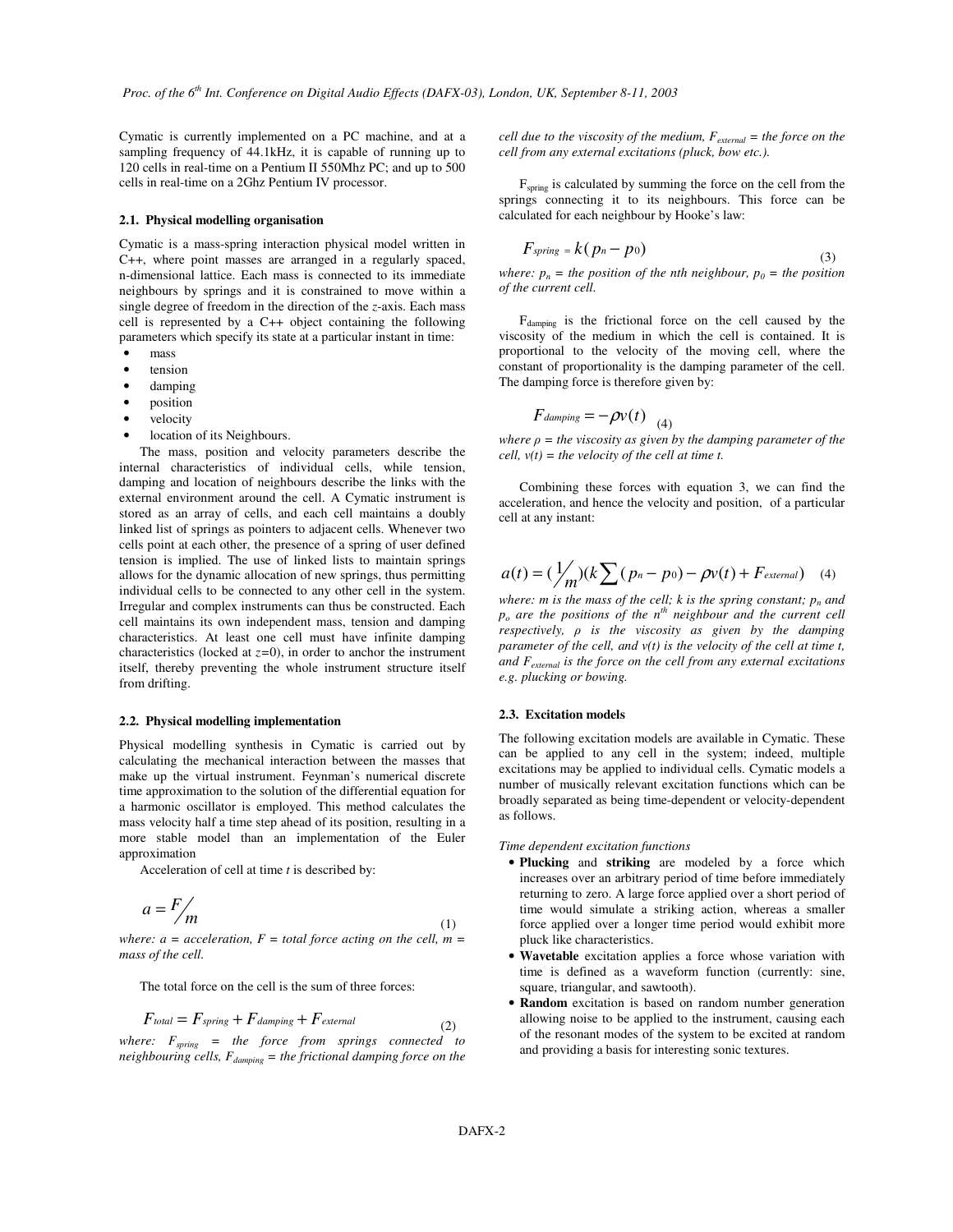• **Live-audio** excitation takes as input an external source such as a microphone, line-in or stored waveform file and applies each sample, after suitable scaling, as a force on a cell of the instrument. Live-audio mode therefore enables Cymatic to be utilised as a physical modelling effects post-processor.

#### *Velocity dependent excitation functions*

• **Reed** excitation is achieved through a look-up table.

• **Bowing**, which is a velocity dependent excitation, involves the application of an external force to the string that depends on the relative velocity between the bow and the string. This force-velocity relation has been determined experimentally [11], and it is implemented in Cymatic as a lookup table. This model requires just one calculation to find the relative velocity of the bow and the cell to which it is being applied, followed by one reference to the lookup table and a second calculation to apply the indicated force to the cell. Cymatic's new bowing algorithm accurately models a true bow-string relationship as indicated in the plots in figure 2, where a Cymatic bowed output can be compared with the motion of a bowed violin string measured using an optical tuning fork.



Figure 2: *Waveform output of a real bowed string alone by means of an 'optical reading fork' (photographed), courtesy of Jansson and Galembo from KTH in Sweden, (upper) and a Cymatic bowed String (lower).*

*NB In each plot, the upper channel represents the velocity of the string under the bow; lower represents the displacement of the string underneath the bow.*

#### **2.4. Sound output**

Cymatic's sound output is provided using 'Virtual Microphones,' which can be placed arbitrarily at any of the cells of the instrument. A virtual microphone outputs the time varying displacement of the cell to which they are attached on a samplby-sampl basis. This data record thereby provides a time waveform depicting the vibrations of the instrument at this point. Sterophonic outputs can be created by setting up two or more virtual microphones, and the output from each can be panned between the left and right output channels.

The outputs from the virtual microphones also provide the function that is used to scale the vibrotactile response of any connected haptic controller as a function of the amplitude of the microphone's output.

#### **2.5. Designing Cymatic instruments**

Instruments are designed via an intuitive graphical user interface (GUI). Instrument primitives, which are the basic building components of the virtual Cymatic instrument, are displayed in a 3D representation in an OpenGL 'Virtual Luthiery' where they can be cut into interesting shapes with the virtual scissors or joined to other components using the join tool. These components are available in the form of 1 dimensional (string), 2 dimenional (sheet), 3 dimensional (block), or indeed, any number of dimensional instrument primitives. (It should be noted that very little experience has been gained with instruments with a dimensionality higher than 3 due to the processing requirements and the inability to visualise the virtual instrument using a 3-D representation.)



Figure 3: *Example Cymatic graphical user interface which is used to design virtual instruments. An instrument consisting of a string, sheet and block is illustrated with some cells removed. The placement of the xcitation and microphones can be seen in the relevant dialog entry.*

Figure 3 shows an example Cymatic GUI screen for a virtual instrument consisting of a string, sheet and block. Some cells have been deleted and these are clearly shown. The placement of the excitation and microphones can be seen, and their positions are described in the relevant dialog by co-ordinates on the relevant instrument component. It is worth noting that it is perfectly acceptable to place xcitations and microphone within block and components of dimensionality higher than 3. For example, the notion of bowing or listening from within a block is quite acceptable with Cymatic.

Individual cells of components are selected by the mouse to change their characteristics (this can also be done in in real-time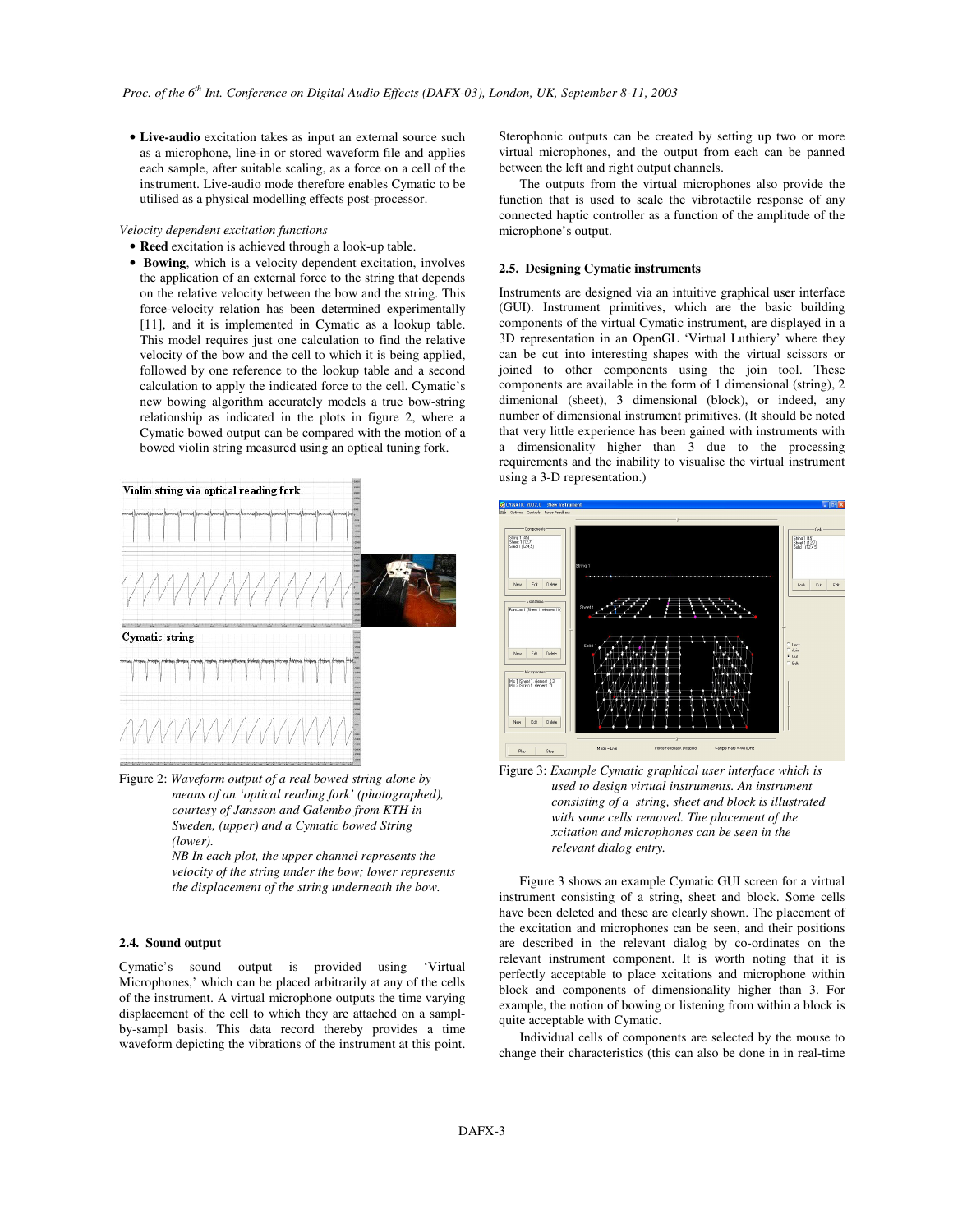during synthesis). For example, cells can be locked by mouse clicking them, preventing any movement, or a cell in one component can be joined to that of another component, or individual or groups of cells can be edited by using the 'edit' tool. Excitations are represented visually by green rings around the cell to which they are attached and virtual microphones are represented as vertical blue lines through the associated cell. Use of the OpenGL GUI allows the user to rotate and zoom the instrument in 3D space, which increases the illusion of working with a physical instrument and allows for easy customisation of individual cells.

Cymatic makes use of Microsoft's Direct Input interfaces to allow real time control with HCI devices. Tactile interfaces that have been used with Cymatic include two Microsoft Sidewinder Force Feedback joysticks, Logitech pedals and a Logitech force feedback mouse. There is a limitat of 16 simultaneous input devices that can be accommodated by Direct Input, which is many more that the degrees of freedom necessary for expressive real-time control in a musical instrument.

A Cymatic instrument can be saved to disk at any point in its construction enabling a library of instruments with differing physical properties to be build. The ability to load previously saved instruments enables the musician to build a familiarity with instruments that they have created, enabling skills on one particular instrument to be developed with practice, just as with acoustic instruments.

## **2.6. Playing Cymatic instruments**

Cymatic can be controlled using any Windows compatible HCI device and it gives precedence to force feedback devices. With such devices it is possible to 'feel' the vibrations of a Cymatic instrument in much the same way as musicians feel the vibrations from an acoustic instrument, making the playing of a Cymatic instrument a much more immersive experience.

Physical gesture that provides the energy to excite an acoustic instrument (e.g. blowing, bowing, plucking or striking) is a vital aspect of the playing of such instruments. Advantage of his property can be taken using Cymatic, since the velocity of user movement along a gestural axis can be mapped to any synthesis parameter. Thus excitation functions such as plucking or bowing can be controlled via the velocity of continuous gestures. For example, the x-axis velocity of the mouse can be mapped to the velocity parameter of the bow excitation, giving the impression of actually bowing a string by left and right mouse movements.

Any gestural interface axis can be mapped to any parameter in the physical model. Cymatic provides an intuitive standard Windows-style dialog box to make this possible. An example is shown in figure 4 for the instrument illustrated in figure 3. Here, the joystick X- and Y-axes are mapped to the mass of the cells of the sheet and the tension of the cells in the solid respectively. The Z-axis (stick rotation) is mapped to the damping of the cells in the string, and the slider (throttle control) controls the pluck force. The use of buttons to supress gestural changes (see entries for buttons 1-4) enables jumps to new values to be utilised. In this way, transient change in mass, tension or damping can be imposed by ressing the button, making the movement (no change is heard), and then releasing the button (the value is immediately changed to the new value).

|                                                     |                    | Axis Mappings-                                                                                    |       |                |
|-----------------------------------------------------|--------------------|---------------------------------------------------------------------------------------------------|-------|----------------|
| Parameter                                           | Mapping            |                                                                                                   | Max   | Min-           |
| Component Mass<br>▼                                 | Sheet 1            | $\blacktriangledown$                                                                              | 20000 | 5000           |
| Component Tension<br>$\overline{\phantom{a}}$       | Solid <sub>1</sub> | $\overline{\phantom{a}}$                                                                          | 16000 | 4000           |
| None.                                               |                    | $\overline{\phantom{a}}$                                                                          | Đ     | Ĥ              |
| None.                                               |                    | $\overline{\mathbf{v}}$                                                                           | 0     | O              |
| None                                                |                    | $\star$                                                                                           | lo    | o              |
| Component Damping                                   | String 1           | $\overline{\phantom{a}}$                                                                          | 0.01  | 1e-005         |
| <b>Excitation Force</b><br>$\overline{\phantom{a}}$ | Pluck <sub>1</sub> | $\overline{\phantom{a}}$                                                                          | 200   | $\overline{0}$ |
| Surpress X                                          | <b>Button 6</b>    | None                                                                                              |       |                |
| Surpress Y                                          | Button 7           | None                                                                                              |       |                |
| Surpress <sub>Z</sub>                               | Button 8           | None                                                                                              |       |                |
| Surpress Slider                                     | Button 9           | None                                                                                              |       |                |
| $\overline{\phantom{a}}$<br>None                    | Button 10          | None                                                                                              |       |                |
|                                                     |                    | <b>Button Mappings:</b><br>$\overline{ }$<br>$\overline{\phantom{0}}$<br>$\overline{\phantom{a}}$ |       |                |

Figure 4: *Example Cymatic dialog for setting up the force feedback joystick for the virtual instrument shown in figure 3.*

Tactile sensations can be extracted from any part of a Cymatic instrument by attaching a virtual microphone and assigning it as a 'Force Feedback Source'. In this example, 'mic1' on the string provides this source. The amplitude of the Force Feedback Source is used to recreate a similar vibration on the force feedback device, and the slider on the dialog allows the amplitude of the force to be varied. Force sensations are realistic and responsive since they are updated at the sampling rate.

These tactile cues have been found to be particularly useful when bowing, due to the extreme sensitivity to fine variations in force or velocity. Instrument control is thereby more intuitive as the tactile dimension provides a valuable cue in support of audio and visual cues. Different force feedback controllers can be assigned different controlling virtual microphones, enabling different parts of the instrument to be felt with different controllers. This adds the possibility of modelling yet another important aspect of the interaction between a musician and her/his instrument, by providing the opportunity to simulate the effect of having each hand in contact with a different part of the instrument. Force feedback effects are programmed using DirectInput and the Immersion Foundation Classes.

## **3. CYMATIC OUTPUT**

The output from Cymatic exhibits a number of differences when compared with that from more conventional synthesisers. It can be described as 'organic', by virtue of the fact that it includes aspects associated with acoustic instruments, such as bow noise, metallic string sounds, cymbal-like shimmering.

#### **3.1. Example Cymatic outputs**

One particular and distinct advantage of a physical modelling approach to synthesis when used in conjunction with gestural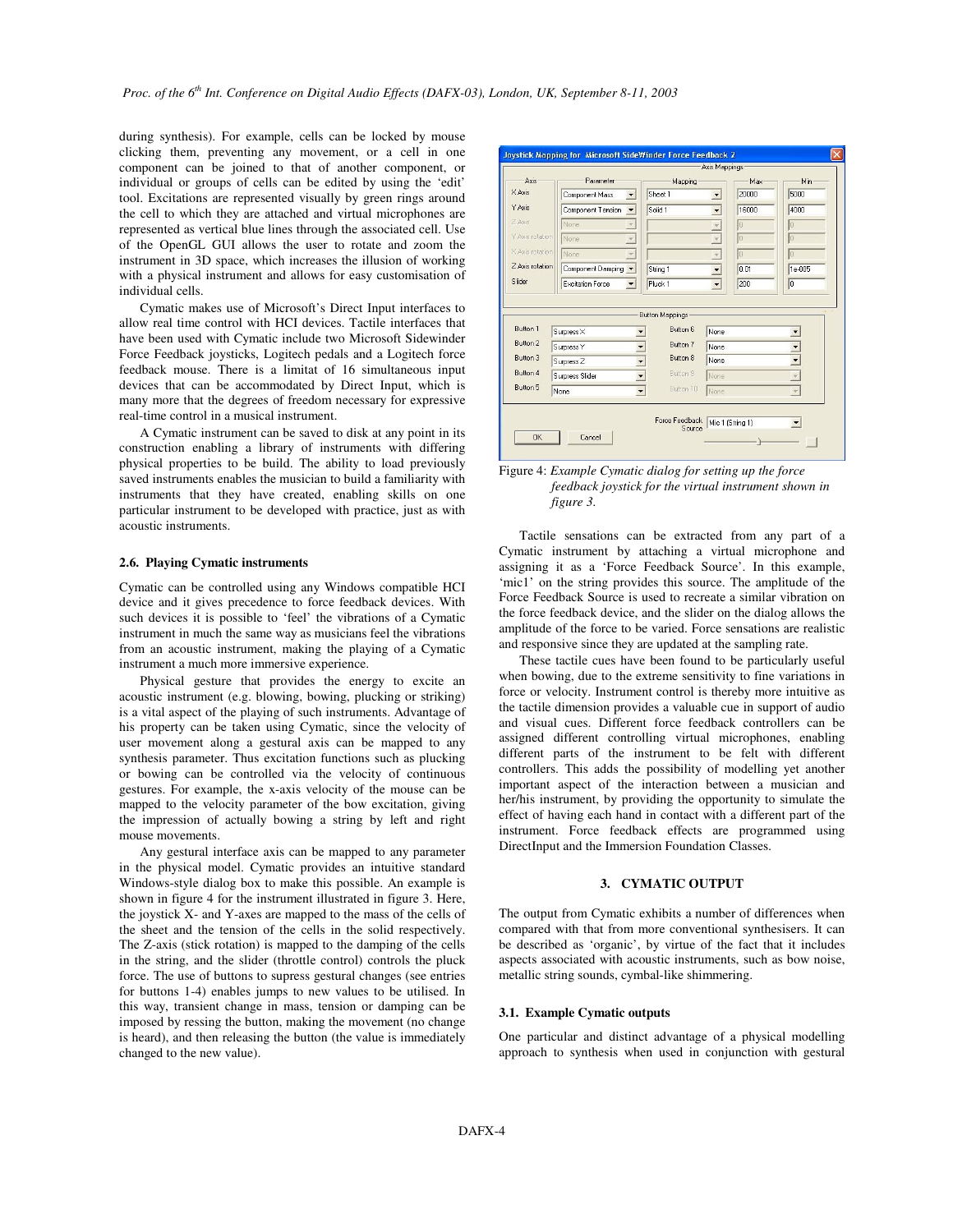intputs is that each rendering of any given note remains unique, no matter how much one tries to repeat the motion. This is illustrated in figure 5 which shows three spectrograms of a bowed Cymatic instrument consisting of just a string. It should be born in mind that the bowing position in Cymatic is fixed and therefore not a variable; something that will very rarely be found even during a single bowed note on an acoustic instrument.



Figure 5: *Three consequetive renderings of a bowed Cymatic output to demonstrate the uniqueness in the detail of different Cymatic outputs and their organic nature.*

It is clear from the figure that there are acoustic differences in the three outputs illustrated in the fine detail of the spectrograms. This is most noticeable during the offset and in the region immediately above the main black band, and in the upper frequency regions. Such differences are bound to be subtle, since the only variable is the bowing velocity as determined by the movement of the mouse by the player. It is differences such as these that give rise to the perception of naturalness in the sound and a sense of its organic characteristic. It also means that the sound will be one that lasts in the sense that the ear will accept it as being more interesting when compared with sounds that remain exactly the same with each repetition.

# **3.2. Cymatic in public performance**

The first work to be composed for Cymatic was "The Babe is Sleeping"; a work for SATB choir and Cymatic composed by Stuart Rimell. It juxtaposes traditional tonal writing for the choir alongside Cymatic's rich spectral content.

The Cymatic instrument used is depicted in figure 6. It consists of two cymbal-like plates and a string. The plates were shaped and cut so that each had a clearly perceivable dominant low frequency component while still containing many enharmonic high frequency components. The random excitation was used to create 'cymbal-swell' type textures, controlled in real-time using logitech pedals. This was achieved by mapping the excitation force to the pedals. The dominant frequencies of the cymbals were 'tuned'in real-time using a force feedback joystick, by mapping the mass of the cymbals to the independent joystick axes. This therefore took advantage of one of the main advantages offered by Cymatic; the ability to change parameters in real-time that would be impossible to change in real life i.e the mass of a complete instrument.



Figure 6: *The Cymatic instrument used or "The Babe is Sleeping".*

"The Babe is Sleeping" was first performed in a public carol concert in December 2002 by the Beningbrough Singers in Heslington Parish Church, York, conducted by David Howard. Cymatic was played live by the composer. An audience of over 200 attended this concert, where informal reaction was all positive, with many indicating that they had come to the concert uncertain of what to expect of this piece but were leaving having been satisfyingly surprised and eager to know more about and to hear more from Cymatic. The juxtaposition of the electronic (Cymatic) and the acoustic (choir) was highly successful, the organic nature of Cymatic's timbres sitting well in a traditional setting.

## **4. SUMMARY AND CONCLUSIONS**

A new physical modelling musical instrument known as Cymatic has been described, which incorporates gestural control as well as haptic output. Cymatic runs on a standard PC, and haptic